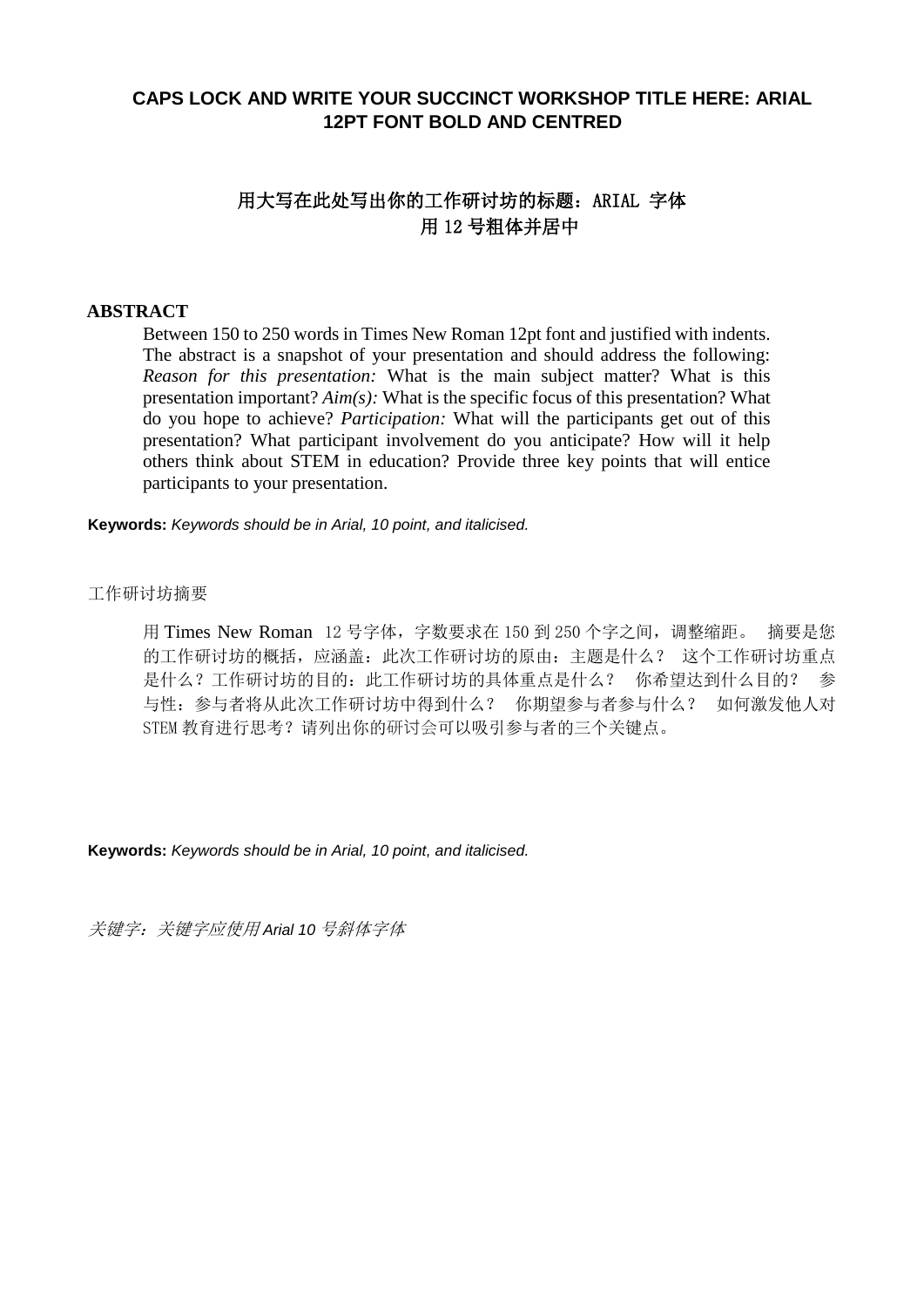Proposals must be a maximum of 2000 words in length. This includes all references, figures and tables, which should be kept to a minimum.

Times New Roman, 12 point is used as the normal font within the body of the submission. All text should be single spaced.

Paper size must be A4 with 2cm margins all around.

All text is to be left justified only.

工作研讨坊建议书最长不得超过 2000 字,包括所有参考文献目录、数据和表格,这些都需要最简 化。文章主体应使用 Times New Roman,12 号字体。 所有的文本都应该是单行区间。 纸张尺寸必须是 A4, 所有边距为 2 厘米。 所有的文本需要向左对齐。

Citations and References should be in APA style. Your reference list should take up not more than one (1) page, so please cite only key references.

Font should be 11 point Times New Roman with a hanging indent of 0.5 cm for subsequent lines.

引用之处和参考文献应该是 APA 的格式。 您的参考目录不得超过一(1)页,因此请仅引用最重要 参考文献。 字体应为 11 号的 Times New Roman 字体, 后续行的缩讲距离为  $0.5 \times \mathbb{R}$ 。

- $\Box$  Please leave all author details and identifiers off your document and naming convention. Please therefore submit your initial paper as STEM 2018\_workshop.doc
- 请不要在提交的初稿中或标题内留有任何有关作者和任何能辨别出作者的信息。请将您的初 稿文件以 STEM 2018\_workshop.doc 提交

Should your submission be accepted by the committee, you will then be sent instructions to resubmit with author details included along with any requested amendments.

如果您的稿件一旦被委员会接纳,我们将通知您如何重新提交,包括提交作者的详细信息和需要所 要修改之处。